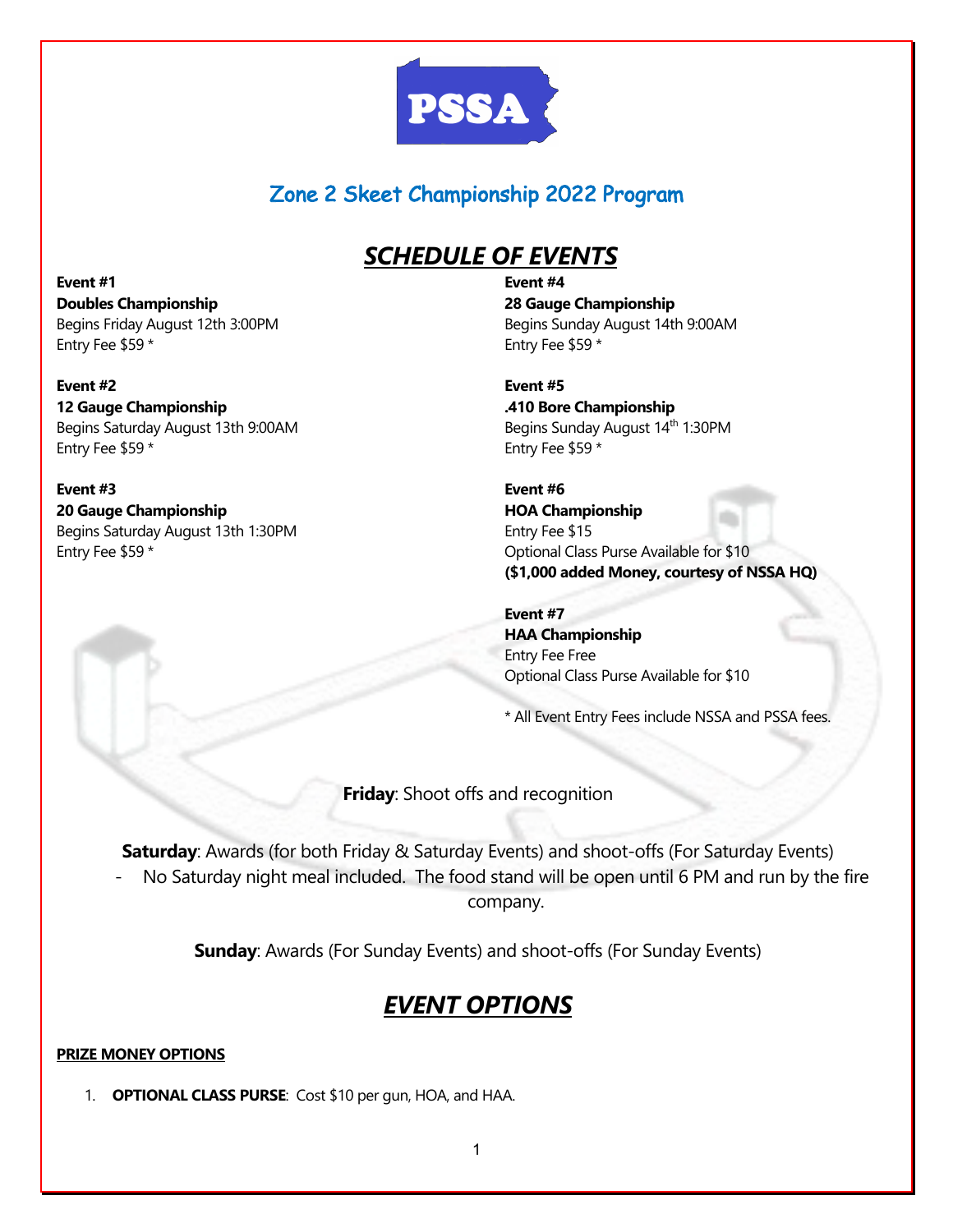- 2. **LEWIS CLASS**: Cost \$10 per gun,. Ties divide. Events 1-5 will be 2 class split.
- 3. **CHAMP OF CHAMPS**: Cost \$10. Last 25 score of 4 Guns events 2 thru 5. Ties divide.
- 4. **CONCURRENT PURSE:** Cost \$10
- 5. **OKLAHOMA 50's**: (50's by Class) Cost \$15 per gun.
- 6. **THREE PERSON BLIND**: Cost \$10. The computer will pair you with two other shooters to create Three Person Teams with .410 Bore averages as equal as possible. All entry fees returned to the Team with the highest combined score in Event #5- .410 Bore. Ties divide, no shoot-offs. Winner: 1-6 teams; 2 Winners 7-10 teams; 3 Winner: 11+ teams.

**Two Man Team:** Two classes and Entry Fee is \$5 per person per gun, all goes back. 2-man team Class break : 12 gauge .975, 20 gauge .965, 28 gauge 960, .410 - .950, Doubles - .970; and HOA .970

### *PRIZE MEDALS OPTIONS*

1. **AGE CONCURRENTS**: FREE to all shooters, concurrent which covers Doubles, Four Guns, and HOA, no HAA. Honors only, no cash prizes

#### **Winners must pick up Medals after event.**

Shoot Manager: Kate Altman Chief Referee: Bob Wilkin Jr. Protest Committee: Fran Kosmacki, Nick Boerboon, Paul Hunt, Bob Wilkin Jr.

# *GENERAL INFORMATION*

**Shoot Management** reserves the right to refuse any entry or cause the withdrawal of any contestant who annoys, endangers or interferes in any way with the harmony of the shoot, and reserves the right to alter or cancel any part of the program if conditions warrant.

**All entrants** must be current members of NSSA. Membership forms will be available. This shoot will be shot under current NSSA rules. Ties for Champion, Runner-up, Third, Class First-Third, and Concurrent Champion, Runner-up, and Third will be shot off. All other winners will be determined by order of finish in the main events or by long run. Shooter must furnish the shoot-off shells. Shoot-offs will be by doubles at stations 3, 4, and 5, miss and out by station for all events. Shoot offs will be conducted at the end of scheduled shooting each day. All referees will be NSSA licensed or experienced. All protests must be processed in accordance with NSSA rules and will be ruled upon by the Protest Committee. Contestants will not be allowed in the trap houses except by permission of the shoot management. Reload shells will be permitted, subject to inspection. Factory-new shells will be available at standard club prices (limited supply). \*\*Shooters will provide their own proofs\*\*

**Directions**: 4 miles South of Rt. 22 Huntingdon on Rt 26. At McConnellstown, turn right before firehall onto Shenecoy Rd, watch for large green & white sign by firehall. Shenecoy Sportsmen, 5776 Shenecoy Rd, McConnellstown, PA 16660 **Campers/RV's**: Camper/RV entrance on Jennifer Drive off Route 26, ½ mile before Shenecoy Road.

**Kitchen:** Will be open Friday (Lunch) and Saturday/Sunday (Breakfast/Lunch and open until 6 Saturday evening)

**Practice:** Cost is \$7.00 per 25 target per round. Tickets must be purchased before entering practice field. Practice begins Wednesday, August 10th at 1:00pm.

> *Hotels with Zone II Shoot Room Block Ask for "Zone II Shoot Rate at Shenecoy"*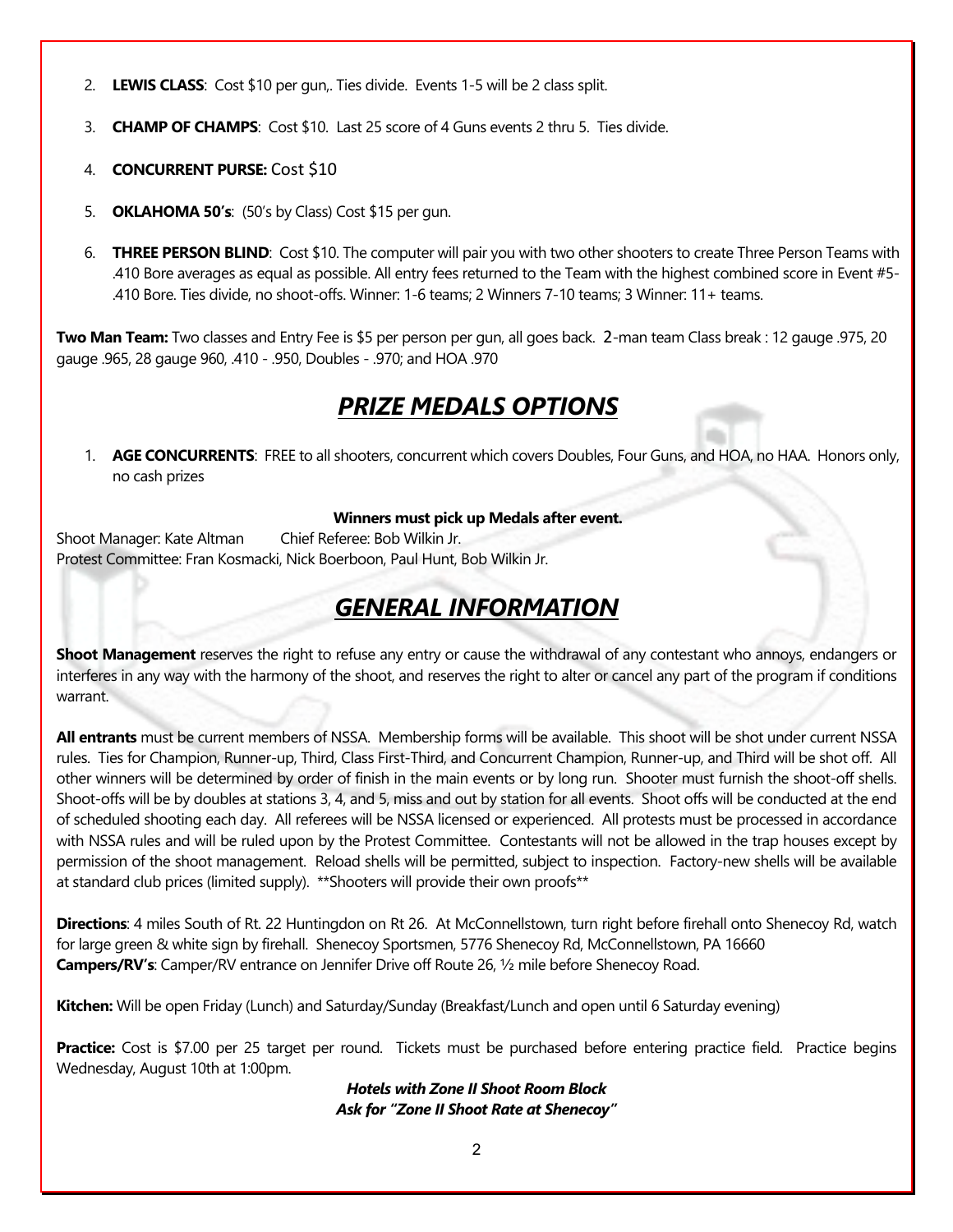**Fairfield Inn & Suites 9970 Shaner Blvd, Huntingdon, PA 16652 814-643-3672 ask for Amber Varner \$105.00 per night**

**Comfort Inn 100 S 4th St, Huntingdon, PA 16652 814-643-1600 \$99.00 per night/single**

**Group Code:** HL01F7

**Camping is available to participants for \$15 per night using electrical hookups, \$10 for all other campers. Paid at the Shoot Registration Desk.**

**Contestants and spectators assume all risks of accident or loss of equipment.**

**See our web site at http://www.pssa.com or email Kate Altman at gypsyk8@hotmail.com**

**To Register:**

**Please send deposits and completed registration form to: Kate Altman 208 Flax Hill Road #26 Norwalk, CT 06854** 

**Deposits are \$50 for 4 guns and \$25 for Doubles.** 

**Make Deposit Checks to: PSSA** 

**Only Cash & Check will be accepted at Registration.**

**Reservation Envelopes will be opened in postmark order starting July 10,2022.**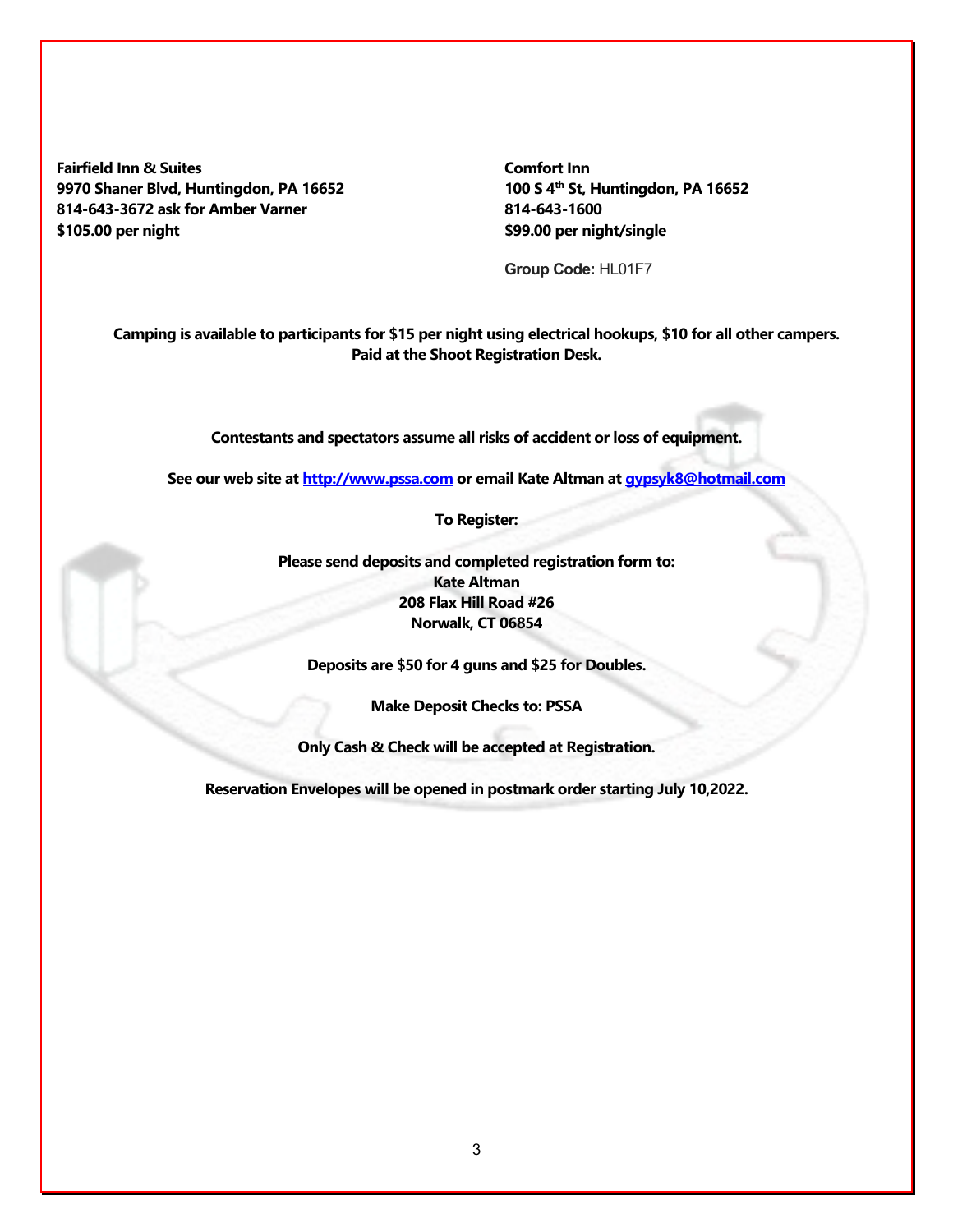|                                                                                                                                                                                                                                           |           | Rotation 1                                                                                                                                                                                                                    | Rotation 2          | Rotation 3                           |                                      |  |
|-------------------------------------------------------------------------------------------------------------------------------------------------------------------------------------------------------------------------------------------|-----------|-------------------------------------------------------------------------------------------------------------------------------------------------------------------------------------------------------------------------------|---------------------|--------------------------------------|--------------------------------------|--|
|                                                                                                                                                                                                                                           | Doubles   | Friday 3:00PM                                                                                                                                                                                                                 | Friday 4:00 PM      | Friday 5:00 PM                       |                                      |  |
|                                                                                                                                                                                                                                           |           |                                                                                                                                                                                                                               |                     |                                      |                                      |  |
|                                                                                                                                                                                                                                           |           | Rotation 1                                                                                                                                                                                                                    | Rotation 2          | Rotation 3                           |                                      |  |
|                                                                                                                                                                                                                                           | 12 Ga.    | Saturday - 9:00 am                                                                                                                                                                                                            | Saturday - 10:30 am | Saturday - 12:00 pm                  |                                      |  |
|                                                                                                                                                                                                                                           | 20 Ga.    | Saturday - 1:30 pm                                                                                                                                                                                                            | Saturday - 3:00 pm  | Saturday - 4:30 pm                   |                                      |  |
|                                                                                                                                                                                                                                           | 28 Ga.    | Sunday - 10:30 am                                                                                                                                                                                                             | Sunday $-12:00$ pm  | Sunday $-9:00$ am                    |                                      |  |
|                                                                                                                                                                                                                                           | .410 Bore | Sunday $-3:00$ pm                                                                                                                                                                                                             | Sunday $-4:30$ pm   | Sunday 1:30 pm                       |                                      |  |
|                                                                                                                                                                                                                                           |           |                                                                                                                                                                                                                               |                     |                                      |                                      |  |
|                                                                                                                                                                                                                                           |           | Rotation Selection (list Rotation #): $1^{57}$ choice 2 <sup>ND</sup> choice 2 <sup>ND</sup>                                                                                                                                  |                     |                                      | 3 <sup>RD</sup> choice               |  |
|                                                                                                                                                                                                                                           |           |                                                                                                                                                                                                                               |                     | Doubles:                             | Yes<br>No                            |  |
|                                                                                                                                                                                                                                           |           |                                                                                                                                                                                                                               |                     | Doubles Time: 1 <sup>st</sup> choice |                                      |  |
|                                                                                                                                                                                                                                           |           |                                                                                                                                                                                                                               |                     | Doubles Time: 2 <sup>nd</sup> choice |                                      |  |
|                                                                                                                                                                                                                                           |           |                                                                                                                                                                                                                               |                     |                                      |                                      |  |
|                                                                                                                                                                                                                                           |           |                                                                                                                                                                                                                               |                     | Main Event Dep.: _______             |                                      |  |
| $N.S.S.A.$ #:                                                                                                                                                                                                                             |           |                                                                                                                                                                                                                               |                     | Doubles Dep.: _______                |                                      |  |
|                                                                                                                                                                                                                                           |           | Name: Name: Name: Name: Name: Name: Name: Name: Name: Name: Name: Name: Name: Name: Name: Name: Name: Name: Name: Name: Name: Name: Name: Name: Name: Name: Name: Name: Name: Name: Name: Name: Name: Name: Name: Name: Name: |                     | Doubles:                             | Yes<br>No                            |  |
| Address: <u>Address:</u> Address: <b>Address: Address: Address: Address: Address: Address: Address: Address: Address: Address: Address: Address: Address: Address: Address: Address: Address: Address: Address: Address: Address: Add</b> |           |                                                                                                                                                                                                                               |                     | Doubles Time: 1 <sup>st</sup> choice |                                      |  |
| City, State, Zip: The City of the City of the City of the City of the City of the City of the City of the City                                                                                                                            |           |                                                                                                                                                                                                                               |                     | Doubles Time: 2 <sup>nd</sup> choice |                                      |  |
| Telephone: ( ) and a state of the state of the state of the state of the state of the state of the state of the state of the state of the state of the state of the state of the state of the state of the state of the state             |           |                                                                                                                                                                                                                               |                     |                                      |                                      |  |
| Email: <b>Example 2018</b>                                                                                                                                                                                                                |           |                                                                                                                                                                                                                               |                     | Main Event Dep.:                     |                                      |  |
| $N.S.S.A.$ #:                                                                                                                                                                                                                             |           |                                                                                                                                                                                                                               |                     | Doubles Dep.: _______                |                                      |  |
| Name: Name: Name: Name: Name: Name: Name: Name: Name: Name: Name: Name: Name: Name: Name: Name: Name: Name: Name: Name: Name: Name: Name: Name: Name: Name: Name: Name: Name: Name: Name: Name: Name: Name: Name: Name: Name:             |           |                                                                                                                                                                                                                               |                     | Doubles: Yes                         | No                                   |  |
| Address:                                                                                                                                                                                                                                  |           |                                                                                                                                                                                                                               |                     | Doubles Time: 1 <sup>st</sup> choice |                                      |  |
| City, State, Zip: 2000 City, State, 2000 City, State, 2000 City, State, 2000 City, State, 2000 City, 2000 City                                                                                                                            |           |                                                                                                                                                                                                                               |                     | Doubles Time: 2 <sup>nd</sup> choice |                                      |  |
|                                                                                                                                                                                                                                           |           | Telephone: ( )                                                                                                                                                                                                                |                     |                                      |                                      |  |
|                                                                                                                                                                                                                                           |           |                                                                                                                                                                                                                               |                     | Main Event Dep.:                     |                                      |  |
|                                                                                                                                                                                                                                           |           |                                                                                                                                                                                                                               |                     | Doubles Dep.: _______                |                                      |  |
|                                                                                                                                                                                                                                           |           |                                                                                                                                                                                                                               |                     | Doubles:                             | Yes<br>No                            |  |
|                                                                                                                                                                                                                                           |           |                                                                                                                                                                                                                               |                     | Doubles Time: $1st$ choice ____      |                                      |  |
|                                                                                                                                                                                                                                           |           |                                                                                                                                                                                                                               |                     |                                      | Doubles Time: 2 <sup>nd</sup> choice |  |
| Telephone: ( )                                                                                                                                                                                                                            |           |                                                                                                                                                                                                                               |                     |                                      |                                      |  |
|                                                                                                                                                                                                                                           |           |                                                                                                                                                                                                                               |                     | Main Event Dep.: ______              |                                      |  |
|                                                                                                                                                                                                                                           |           |                                                                                                                                                                                                                               |                     | Doubles Dep.: _______                |                                      |  |
|                                                                                                                                                                                                                                           |           |                                                                                                                                                                                                                               |                     | Doubles:                             | Yes<br>No                            |  |
| Address: <u>with the contract of the contract of the contract of the contract of the contract of the contract of the contract of the contract of the contract of the contract of the contract of the contract of the contract of</u>      |           |                                                                                                                                                                                                                               |                     | Doubles Time: $1st$ choice ____      |                                      |  |
| City, State, Zip: 2008. Experience of the City, State of the City of the City of the City of the City of the City                                                                                                                         |           |                                                                                                                                                                                                                               |                     |                                      |                                      |  |